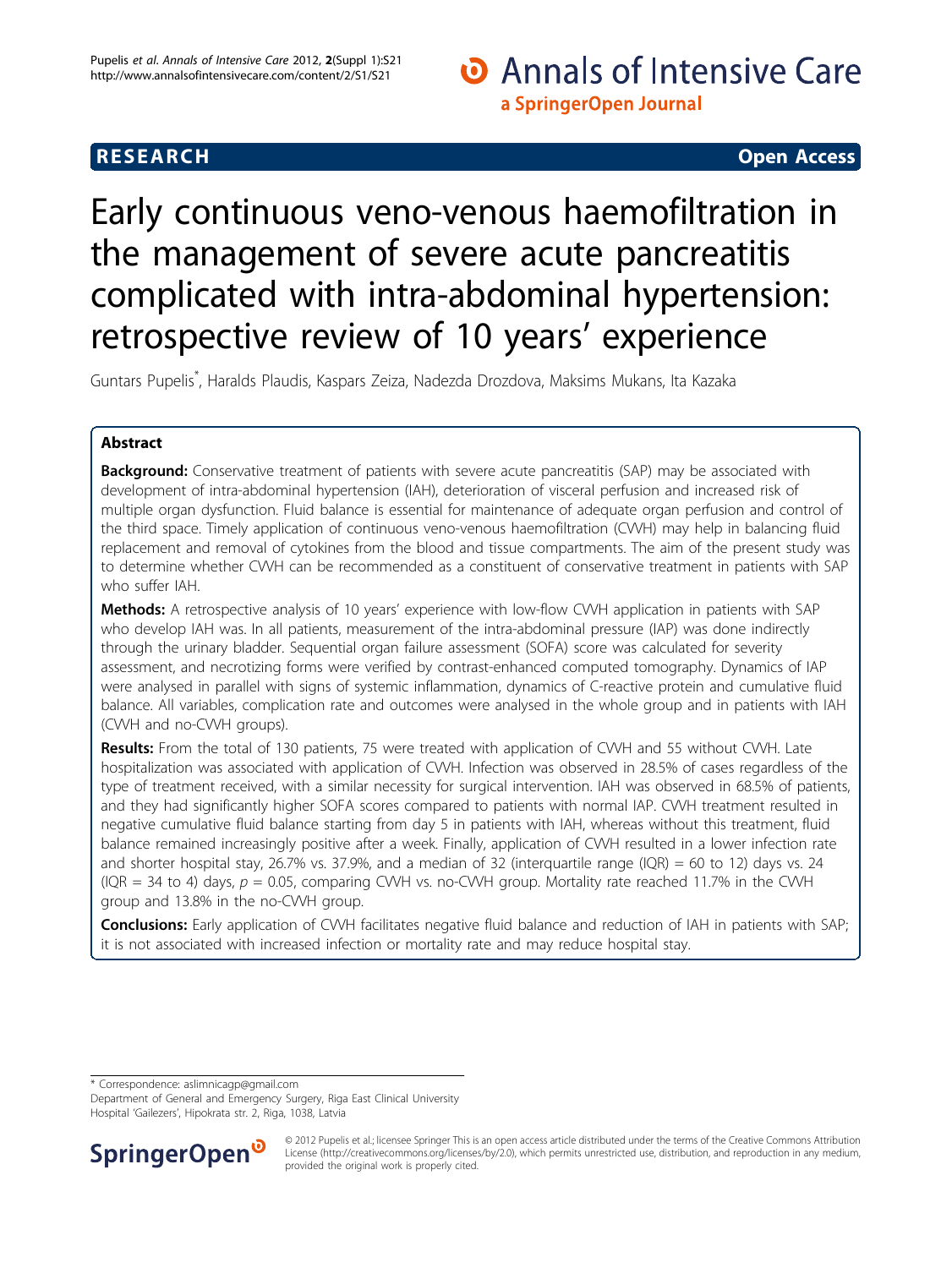#### Background

Severe acute pancreatitis (SAP) manifests itself with local inflammation, which involves the pancreas and surrounding tissue, and systemic inflammation with characteristic systemic increase of vascular permeability. Exudation with inflammatory fluid accumulations in intra-abdominal, retroperitoneal and pleural cavities is characteristic of SAP (grade E according to the Balthazar computed tomography severity index) [\[1](#page-11-0)]. Retroperitoneal and intraperitoneal distribution of inflammatory fluid and visceral oedema may cause elevation of intra-abdominal pressure (IAP) with resultant intra-abdominal hypertension (IAH) [\[2](#page-11-0)]. Prolonged IAH affects visceral perfusion and organ function, leading to the development of multiple organ dysfunction (MODS) and impairment of bowel barrier function and thus increasing the risk of bacterial translocation and septic complications [[3\]](#page-11-0). In the early phase, severity of the clinical course depends on the magnitude of systemic inflammation and anti-inflammatory capacity of the immune response [\[4](#page-11-0)]. Disbalanced inflammatory response facilitates invasion of infection, leading to poor prognosis with 30% to 50% mortality [\[5\]](#page-11-0). Fast reduction of inflammatory fluid accumulation and decrease of visceral oedema improve early treatment prognosis considerably, while late prognosis generally depends on the presence of infection [[6\]](#page-11-0). Management of IAH and the abdominal compartment syndrome (ACS) includes conservative measures; however, when they fail, surgical treatment is the only remaining option. In the line of conservative treatment modalities, continuous veno-venous haemofiltration (CVVH) is positioned mostly as an option for treatment of renal dysfunction with relatively low C grade of evidence [[7\]](#page-11-0). It is proved that application of CVVH facilitates removal of cytokines and biologically active substances from the blood and also from the extravascular compartment, reducing fluid sequestration in the third space [[8\]](#page-11-0). This retrospective study was aimed to summarize our 10 years of experience in the clinical application of CVVH as well as to determine the incidence of IAH in SAP patients, assess the impact of CVVH on IAP and evaluate available data for prediction of outcomes in SAP patients who suffer from IAH.

#### Methods

#### Patient selection

Medical histories of SAP patients who were admitted to Riga East Clinical University Hospital 'Gailezers' during the period from January 2000 to June 2010 were analysed retrospectively. SAP was diagnosed according to the Atlanta criteria based on the clinical course of the disease, a threefold increase in lipase activity in plasma and one of the following criteria: systemic inflammation and/or signs of organ dysfunction, and acute physiology and chronic health evaluation (APACHE) II score >8 [[9\]](#page-11-0). Severity assessment was done by calculation of sequential organ failure assessment (SOFA) score for recognition of organ dysfunction [\[10\]](#page-11-0). Necrotizing forms were verified by contrast-enhanced computed tomography (CECT) scan and elevated C-reactive protein (CRP) level above 250 mg/L.

#### Abdominal pressure measurement

IAP was measured and recorded at least twice daily indirectly through the urinary bladder after instillation of a 50-mL sterile saline solution; we used the symphysis as the reference point before the latest recommendations of the World Society of the Abdominal Compartment Syndrome (WSACS) were published in November 2006 [[11](#page-11-0)]. Since April 2007, we followed WSACS guidelines which recommend supine position of the patient, instillation of a 20-mL sterile saline solution and the linea axillaris media and crista iliaca cross point as the zero point. The results were expressed in millimetres of mercury (mmHg). Measurement techniques did not demonstrate significant differences in measurement results before and after April 2007.

#### **Definitions**

IAH was defined by a sustained or repeated pathological elevation in  $IAP \geq 12$  mmHg. ACS was diagnosed when sustained increase of the IAP > 20 mmHg and one new organ dysfunction were detected [[11\]](#page-11-0).

#### Treatment protocol

All patients were treated according to standardized treatment protocol, and the only difference was whether CVVH was applied during the treatment course. The main indications for CVVH were the following: evidence of increased exudation due to progression of systemic inflammation, and formation of multiple fluid collections accompanied by deterioration of respiratory and kidney functions, despite the 24- to 48-h intensive treatment provided according to the approved treatment protocol of SAP. Development of MODS and sustained increase of IAP ≥12 mmHg in these patients was a strong indicator for commencement of CVVH. The procedure was performed using Diapact CRRT B.Braun Co (Melsungen, Germany) or Fresenius Medical Care Multifiltrate machines (Bad Homburg, Germany). Synthetic high-volume membrane filters with a surface area of 1.5 to 2.2  $m<sup>2</sup>$  were used and changed every 24 h or when filter blocking occurred. Vascular access was obtained by a double- or triple-lumen catheter using the femoral or jugular vein. Anticoagulation was provided with non-fractioned heparin, adjusting the dosage according to the value of activated partial thromboplastin time in the plasma. The procedure was performed with a low dose of heparin or without it when possible. The substitution fluid infusion rate was 1,000 to 1,460 mL/h in a pre-diluted or post-diluted manner, comprising 24 to 35 L of the total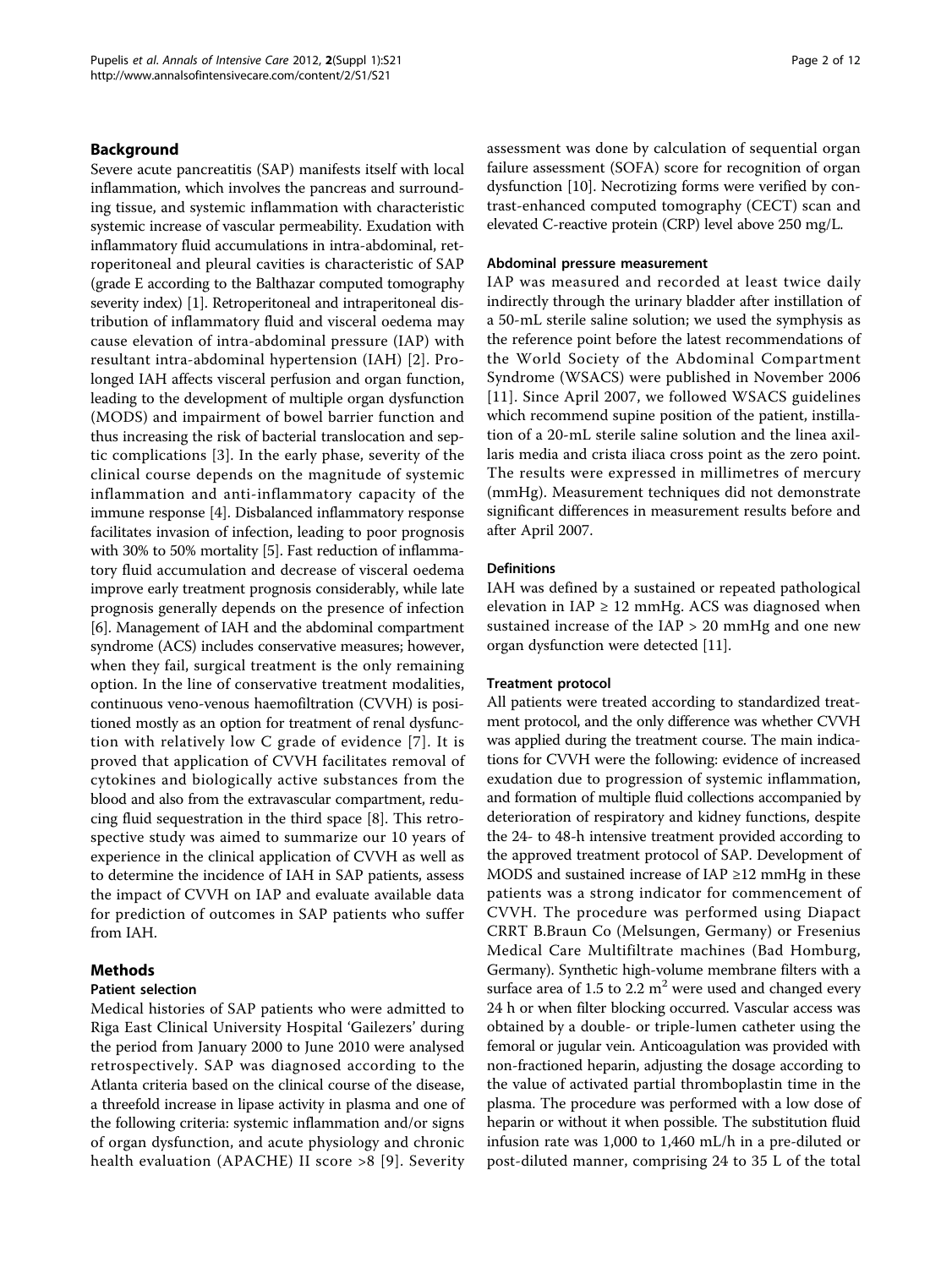substitute in 24 h. The blood flow rate was 50 to 200 mL/ min. Ultrafiltration rate was adjusted according to the diuresis and fluid balance.

The conservative treatment strategy was identical in both groups and included isovolemic haemodilution with early and adequate colloid infusion, oxygen supply, stimulation of kidney function, other organ support and intravenous antibacterial prophylaxis with fluoroquinolones 400 mg twice daily and metronidazole 500 mg three times a day or imipenem/cilastatin monotherapy 500/500 mg four times daily. On routine basis, within 48 to 72 h from admission, we commenced low-volume enteral nutrition with iso-osmolar, whole protein low-fat enteral feeding formulas, which helped in the stimulation of the gut and recovery of the gut transit function. Indications for early surgical intervention were obscure diagnosis or failure to control sustained increase of the IAP with conservative treatment. Late surgical interventions were done in cases when infection of pancreatic/peripancreatic necrosis complicated the clinical course.

#### Follow-up and outcome prediction

All patients were assessed regarding the severity and clinical course of the disease. Complications and outcomes were analysed comparing treatment results in patients who underwent CVVH and those who did not undergo CVVH. For patients with IAH, a separate analysis of severity, complication rate and outcomes was performed, grouping patients with IAH in CVVH and no-CVVH groups.

Measurements of IAP were analysed in parallel with the assessment of the degree of organ dysfunction using SOFA score, CRP and activity of serum lipase.

Our major endpoint was hospital mortality. Secondary endpoints were incidence of septic complications, length of stay in intensive care unit (ICU) and overall hospital stay.

#### **Statistics**

Data are presented as mean with standard deviation when normally distributed and as median with interquartile range (IQR) in case of non-normal distribution. Analysis was performed with the Student's  $t$  test, Mann-Whitney test or the likelihood ratio test whenever appropriate. Categorical data were compared and assessed by Chisquare test, and significance was verified by Fisher's exact test. Univariate analysis was performed separately on patients with IAH, comparing patients without IAH, as well as between the CVVH group and the no-CVVH group. Additionally univariate analysis was performed to compare data in survivors vs. non-survivors on the whole patient group - to see whether IAP is a predictor for outcome.

Stepwise multiple logistic regression analysis was used to find an independent predictor of mortality and to verify its significance. Multiple logistic regression analysis was done to identify predictive factors for IAH. To ascertain the cut-off values and verify the significance of the predicting value of IAP and abdominal perfusion pressure (APP), receiver operating characteristic (ROC) curve analysis was performed with calculation of the area under the ROC curve. Statistical analysis was done using SPSS version 17.0 (IBM Corporation, Chicago, IL, USA).

#### Results

#### Demographics, incidence of IAH, organ failure and complication rate in whole group

The mean age of patients was 47.6 years, male patients dominated, and IAH was more often found in males. The overall incidence of IAH was 68.5%; however, incidence of initial organ failure was the same among patients with normal IAP compared to patients who developed IAH. It became evident that patients with IAH were hospitalized significantly later and underwent CVVH more often (Table [1](#page-3-0)). The SOFA score was significantly increased in patients with IAH on day 4 after admission and commencement of therapy. This elevation was observed for the next 2 consecutive days, and then SOFA score decreased in both groups (Figure [1](#page-4-0)). In total, 75 patients underwent CVVH and 55 patients were treated without application of CVVH. The overall incidence of infection was 28.5% regardless of the type of treatment with similar necessity for surgical intervention in patients with normal IAP and those who developed IAH (Table [1\)](#page-3-0).

#### Influence of CVVH treatment on whole group

Just like in the whole group, males dominated in the group of patients who underwent CVVH; they were admitted to the hospital significantly later in the course of the disease and had significantly higher IAP measurements on admission, with more frequent development of necrotizing forms compared to patients who did not undergo CVVH. Commencement of the procedure was started within the first 48 h after admission with a median duration of 72 (IQR = 119 to 44.8) h in 78% of patients. Development of metabolic acidosis and a higher rate of pulmonary complications were significant among patients who underwent CVVH; however, infection rate and the need for surgical treatment were the same compared to patients treated without CVVH (Table [2\)](#page-5-0).

#### Management of patients with IAH

For further assessment, patients with IAH were divided in CVVH group and no-CVVH group. MODS complicated the clinical course in both groups equally. In the beginning of the treatment, 65% of patients from CVVH group had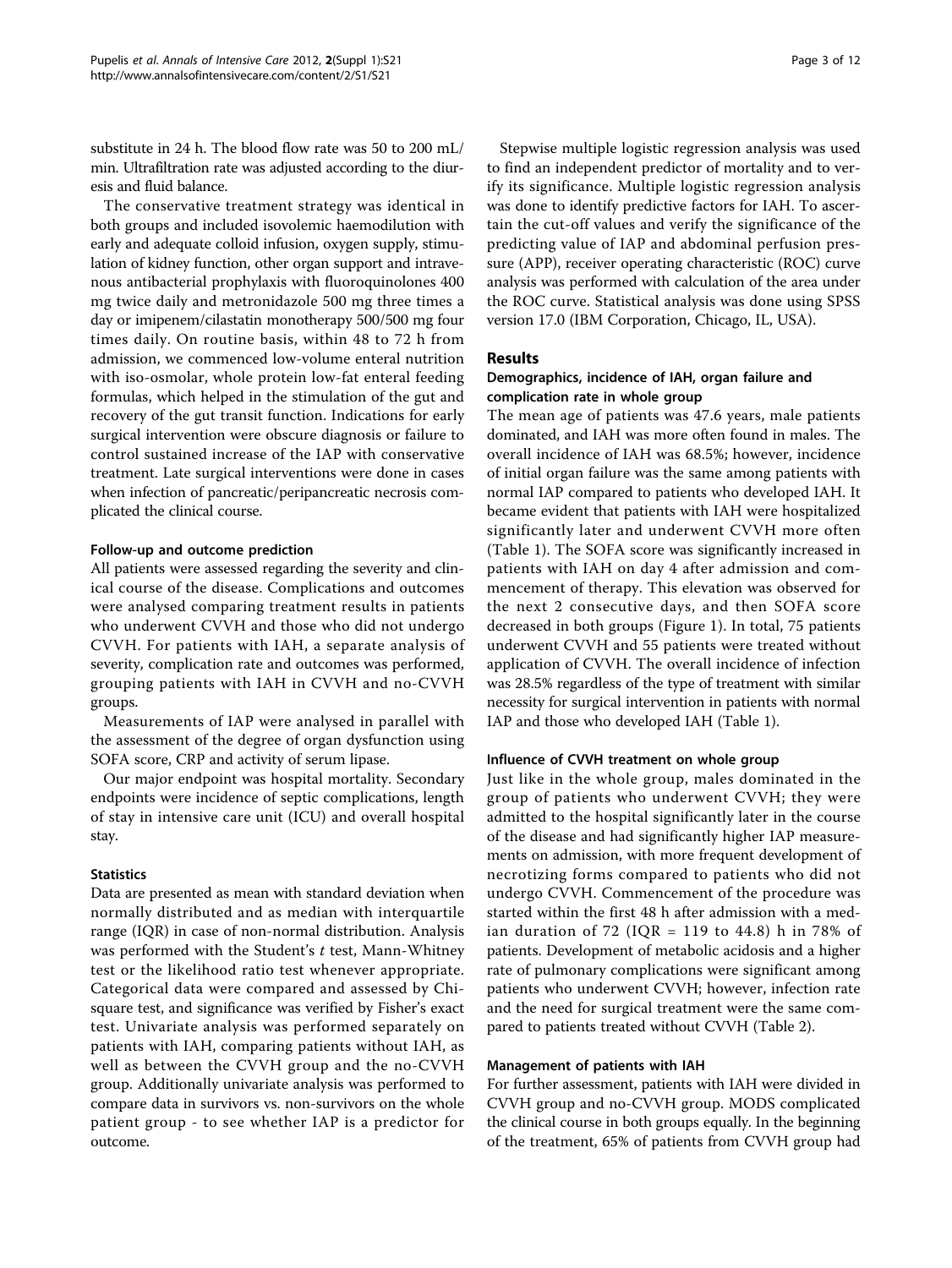|                                                                     | Total group $N = 130$      | $IAH N = 89$               | no IAH $N = 41$            | p value   |
|---------------------------------------------------------------------|----------------------------|----------------------------|----------------------------|-----------|
| Age, years (range)                                                  | $47.6 \pm 15.4$ (19 to 84) | $47.1 \pm 14.6$ (21 to 84) | $48.6 \pm 17.0$ (19 to 81) | NS.       |
| Male, $n$ $(\%)$                                                    | 95 (73.1%)                 | 70 (78.7%)                 | 25 (61.0%)                 | 0.035     |
| Time from the first symptoms to hospitalization, median hours (IQR) | 20 (48 to 4)               | 24 (48 to 5.8)             | 13 (22.5 to 0.5)           | 0.001     |
| APACHE II at admission, points                                      | $7.6 \pm 4.5$              | $7.8 \pm 4.7$              | 7.1 $\pm$ 4.0              | NS.       |
| IAP on admission, mmHq                                              | $13 \pm 3.8$               | $14.9 \pm 3.8$             | $10.5 \pm 1.7$             | 0.001     |
| SOFA on admission, points                                           | $2.3 \pm 2.1$              | $2.3 \pm 2.1$              | $2.4 \pm 1.9$              | <b>NS</b> |
| Necrotizing SAP, n (%)                                              | 89 (68.5%)                 | 65 (73.0%)                 | 24 (58.5%)                 | <b>NS</b> |
| MODS, $n$ $%$                                                       | 122 (93.9%)                | 84 (94.4%)                 | 38 (92.7%)                 | <b>NS</b> |
| Underwent CWH, n (%)                                                | 75 (57.7%)                 | 60 (67.4%)                 | 15 (36.6%)                 | 0.001     |
| Pancreatic/peripancreatic infection, n (%)                          | 37 (28.5%)                 | 27 (30.3%)                 | 10 (24.4%)                 | <b>NS</b> |
| Surgical intervention, n (%)                                        | 36 (27.7%)                 | 26 (29.2%)                 | 10 (24.4%)                 | NS.       |

<span id="page-3-0"></span>Table 1 Demographics, incidence of IAH, organ failure and complication rate in whole group

signs of renal dysfunction. The mean creatinine value before the start of CVVH was  $162.7 \pm 124.8 \text{ µmol/L}$ ; 26 patients (43.3%) in this group had oliguria, while only 6 (20.7%) oliguric patients were treated without CVVH ( $p =$ not significant (NS)). Radiologic evidence of pleural effusion and pneumonia was typical for patients with multiple inflammatory fluid collections; most of them underwent CVVH. During the first week of treatment, development of pulmonary complications and metabolic acidosis were observed significantly more often in the CVVH group, correlating with the significantly higher rate of necrotizing forms. ACS developed approximately in one third of patients, without significant differences between the groups (Table [3](#page-5-0)). Vasopressor support was needed for eight patients (13.3%) in the CVVH group and for two patients (6.9%) in the no-CVVH group ( $p = NS$ ). Ventilatory support during the conservative treatment period was used in 15 patients (25%) from the CVVH group and in 2 (6.9%) patients from the no-CVVH group ( $p = 0.048$ ). Mean values of cumulative fluid balance in CVVH group were close to 0 on day 4 after commencement of conservative treatment and significantly different compared to no-CVVH group. Starting from day 5, it became negative (Figure [2](#page-6-0)).

CVVH treatment influenced the dynamics of IAP positively. After commencement of conservative therapy, a similar elevation of the IAP was observed in both groups on day 1. On day 2, IAP reached  $19.6 \pm 7.1$  mmHg in patients who later underwent CVVH vs. 16.3 ± 5.5 mmHg in the no-CVVH group ( $p = 0.05$ ). Application of CVVH resulted in faster decrease of IAP during the first phase of the disease when IAP reached  $10.6 \pm 3.9$ mmHg within 2 weeks, while the mean IAP in patients treated without CVVH was still elevated at  $12.9 \pm 4.1$ mmHg (Figures [3](#page-7-0) and [4](#page-7-0)).

#### Systemic inflammation and infection rate

On admission, CRP, the marker of systemic inflammation, was significantly higher in the CVVH group with 227.9  $\pm$ 

128.8 mg/L compared to 97.7  $\pm$  62.8 mg/L in the no-CVVH group ( $p = 0.02$ ). The difference increased on the third day after commencement of the therapy reaching 324.5 ± 179.3 mg/L vs. 153.7 ± 91.6 mg/L ( $p = 0.044$ ), respectively, and normalized in both groups during a 2-week period. CVVH application time correlated with a faster decrease of CRP (Figure [5\)](#page-8-0). Decrease of lipase activity in the serum was rapid in both groups, dropping within the first 48 h from 2,493.2 ± 1247.6 U/L to 589.6 ± 346.4 U/L and from 2,074 ± 971.3 U/L to 426.4 ± 297.8 U/L similarly in the CVVH group and the no-CVVH group.

The conservative therapy with application of CVVH resulted in a lower infection rate, and consequently, surgical treatment was necessary in only 26.7% of patients from this group compared to 34.5% of patients in the no-CVVH group (Table [3\)](#page-5-0).

#### Main outcomes

To assess the main outcomes, we took the following steps. First of all, we assessed main outcomes among all patients and did not discover significant differences in regard to CVVH application. However, the overall hospital stay was significantly longer in patients with IAH, while ICU stay was not different compared to patients with normal IAP. Analysis according to the likelihood test revealed significant difference in mortality. Patients with IAH had a higher death rate compared to patients with normal IAP, but Fisher's exact test did not reveal the difference. We then assessed outcomes only in patients with IAH and discovered that application of CVVH resulted in a shorter hospital stay compared to patients with IAH who were treated without CVVH (Table [4\)](#page-8-0). Application of univariate analysis revealed that non-survivors were operated more often (Table [5](#page-9-0)). Logistic regression analysis found that IAH is an independent predictor of mortality ( $p = 0.043$ ), while renal dysfunction ( $p = 0.011$ ) and pleural effusion ( $p$ < 0.001) are independent predictors of IAH. Finally, we performed ROC analysis to look for thresholds of IAP and APP that are predictive for mortality. Analysis showed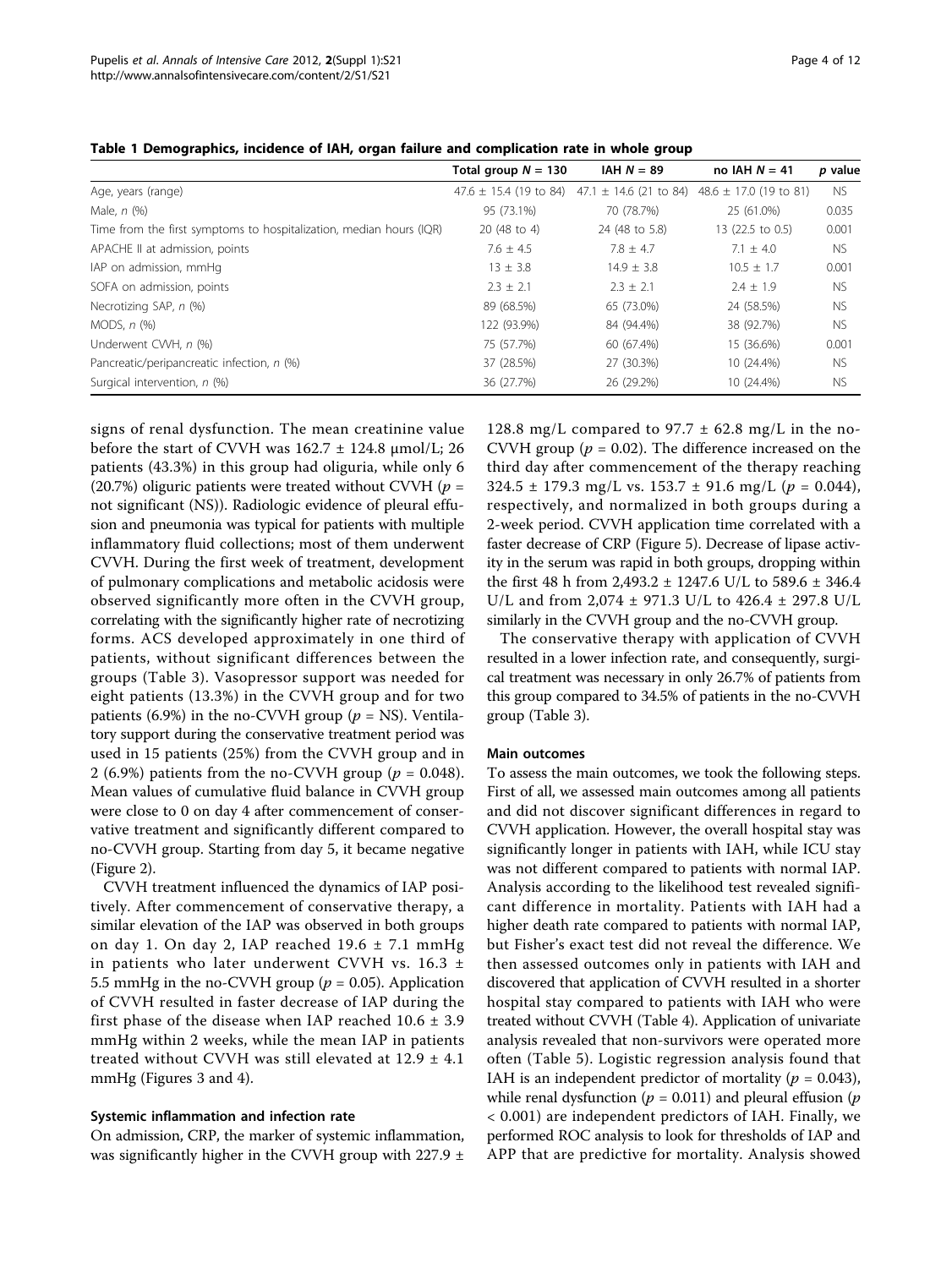<span id="page-4-0"></span>

that APP is not a suitable predictor of mortality; however, IAP is a significant predictor of mortality with high sensitivity at the level of 17.09 mm Hg (Figures [6](#page-9-0) and [7](#page-10-0)).

#### Discussion

The aim of this retrospective study was to summarize our experience in the clinical application of CVVH in SAP patients who develop IAH. Our data demonstrate that male patients in their late 40s who were hospitalised after a 24-h period from the appearance of the first symptoms frequently had increased IAP on admission. Partially, it can be explained by the high number of alcohol abusers among these patients, with their often careless attitude to health. The overall incidence of IAH in our study group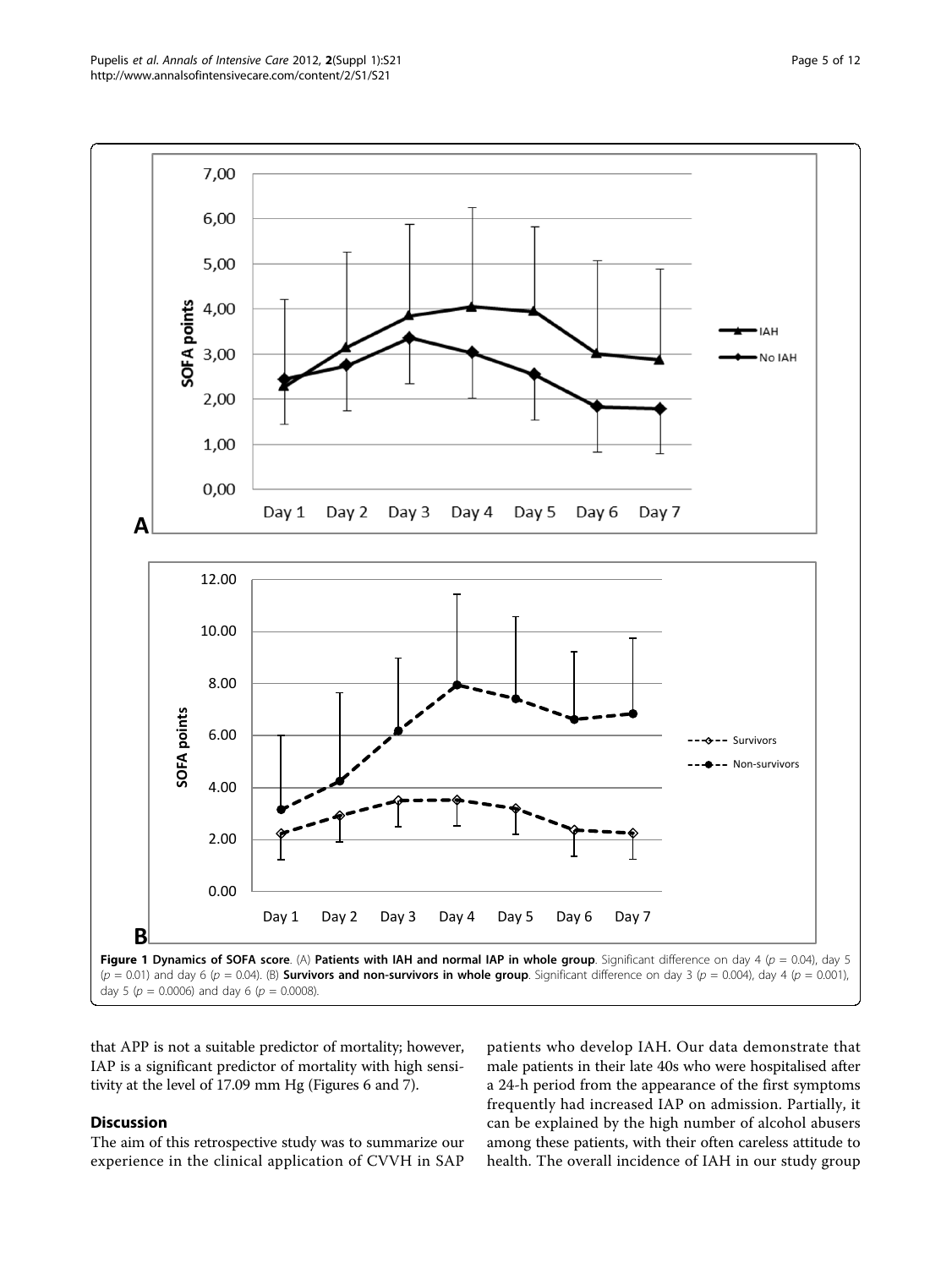#### <span id="page-5-0"></span>Table 2 Impact of CVVH treatment on whole group

| <b>Treatment</b>   |                                                                     |                  |                   |           |
|--------------------|---------------------------------------------------------------------|------------------|-------------------|-----------|
|                    | CVVH $n = 75$                                                       | no CVVH $n = 55$ | p value           |           |
| Demographics       | Age, years                                                          | $44.7 \pm 13.9$  | $51.5 \pm 16.6$   | <b>NS</b> |
|                    | Male, $n$ $(\%)$                                                    | 65 (86.7%)       | 31 (56.4%)        |           |
|                    | Time from the first symptoms to hospitalization, median hours (IQR) | 16 (26.8 to 3.8) | 19.5 (48 to 11.5) | <b>NS</b> |
|                    | APACHE II at admission, points                                      | $7.8 \pm 4.1$    | $7.5 \pm 4.8$     | <b>NS</b> |
|                    | IAP on admission, mmHg                                              | $14.2 \pm 4.0$   | $11.8 \pm 3.0$    | 0.048     |
|                    | SOFA on admission, points                                           | $2.4 \pm 2.2$    | $2.2 \pm 1.9$     | <b>NS</b> |
|                    | Necrotizing SAP, n (%)                                              | 62 (82.7%)       | 28 (50.9%)        | < 0.001   |
|                    | MODS, $n$ $(\%)$                                                    | 70 (93.3%)       | 53 (96.3%)        | <b>NS</b> |
| Organ dysfunctions | Renal dysfunction, n (%)                                            | 32 (42.7%)       | 15 (27.3%)        | <b>NS</b> |
|                    | Pulmonary dysfunction, n (%)                                        | 12 (16.0%)       | $5(9.1\%)$        | <b>NS</b> |
|                    | Liver dysfunction, n (%)                                            | 12 (16.0%)       | 6 (10.9%)         | <b>NS</b> |
|                    | Cardiovascular, n (%)                                               | 6(8%)            | $3(5.5\%)$        | <b>NS</b> |
|                    | Hematologic, n (%)                                                  | 5(6.7%)          | $4(7.2\%)$        | <b>NS</b> |
|                    | Neurologic, n (%)                                                   | 15 (20%)         | $6(10.9\%)$       | <b>NS</b> |
| Complications      | Metabolic acidosis, n (%)                                           | 24 (32%)         | 7(12.7%)          | 0.013     |
|                    | Pleural effusion, n (%)                                             | 47 (62.7%)       | 14 (25.5%)        | < 0.001   |
|                    | Pneumonia, n (%)                                                    | 31 (41.3%)       | $5(9.1\%)$        | < 0.001   |
|                    | Atelectasis, n (%)                                                  | 11 (14.7%)       | $2(3.6\%)$        | 0.043     |
|                    | Pancreatic/peripancreatic infection, n (%)                          | 21 (28%)         | 16 (29.1%)        | <b>NS</b> |
|                    | Surgical intervention, n (%)                                        | 21 (28%)         | 15 (27.3%)        | <b>NS</b> |

was 68.5%, demonstrating clinical significance of this pathophysiologic phenomenon. However, these results show indirectly that, in majority of the cases, the increase of the IAP was observed after commencement of the conservative treatment that included balanced fluid replacement therapy and organ support for improvement of tissue perfusion [\[7\]](#page-11-0). Reaching the optimal fluid balance is quite a challenging task, and failure of the initial

|                    | CVVH $N = 60$                                                      | No CVVH $N = 29$ | р               |           |
|--------------------|--------------------------------------------------------------------|------------------|-----------------|-----------|
| Demographics       | Age, years                                                         | $45.1 \pm 13.4$  | $51.3 \pm 16.4$ | NS.       |
|                    | Male, $n$ $(\%)$                                                   | 52 (86.7%)       | 18 (62.1%)      |           |
|                    | Time from the first symptom to hospitalization, median hours (IQR) | 32 (60 to 12)    | 24 (34 to 4)    | NS.       |
|                    | APACHE II at admission, points                                     | $7.9 \pm 5.1$    | $7.2 \pm 4.2$   | <b>NS</b> |
|                    | IAP on admission, mmHg                                             | $15.4 \pm 3.7$   | $14.5 \pm 3.7$  | NS.       |
|                    | SOFA on admission, points                                          | $2.4 \pm 2.2$    | $2.0 \pm 1.9$   | NS.       |
|                    | Necrotizing SAP, n (%)                                             | 49 (81.7%)       | 16 (55.2%)      | 0.01      |
|                    | MODS, $n$ $(\%)$                                                   | 58 (96.7%)       | 26% (89.7)      | <b>NS</b> |
|                    | ACS, $n$ $(\%)$                                                    | 23 (38.3%)       | 10 (34.5%)      | <b>NS</b> |
| Organ dysfunctions | Renal, $n$ $(\%)$                                                  | 27 (45%)         | 8 (27.6%)       | <b>NS</b> |
|                    | Pulmonary, n (%)                                                   | 11 (18.3%)       | 3 (10.3%)       | NS.       |
|                    | Liver, $n$ $(\%)$                                                  | 6 (10%)          | 3 (10.3%)       | NS.       |
|                    | Cardiovascular, n (%)                                              | 5(8.3%)          | $2(6.9\%)$      | <b>NS</b> |
|                    | Hematologic, n (%)                                                 | 4(6.7%)          | 3 (10.3%)       | <b>NS</b> |
|                    | Neurologic, n (%)                                                  | 15 (25%)         | 4 (13.8%)       | NS.       |
| Complications      | Metabolic acidosis, n (%)                                          | 15 (25%)         | $2(6.9\%)$      | 0.05      |
|                    | Pleural effusion, n (%)                                            | 40 (66.7%)       | 11 (37.9%)      | 0.01      |
|                    | Pneumonia, n (%)                                                   | 28 (46.7%)       | 4 (13.8%)       | 0.002     |
|                    | Atelectasis, n (%)                                                 | 8 (13.3%)        | $2(6.9\%)$      | NS.       |
|                    | Pancreatic/peripancreatic infection, n (%)                         | 16 (26.7%)       | 11 (37.9%)      | NS.       |
|                    | Surgical intervention, n (%)                                       | 16 (26.7%)       | 10 (34.5%)      | <b>NS</b> |

#### Table 3 Application of CVVH in patients with IAH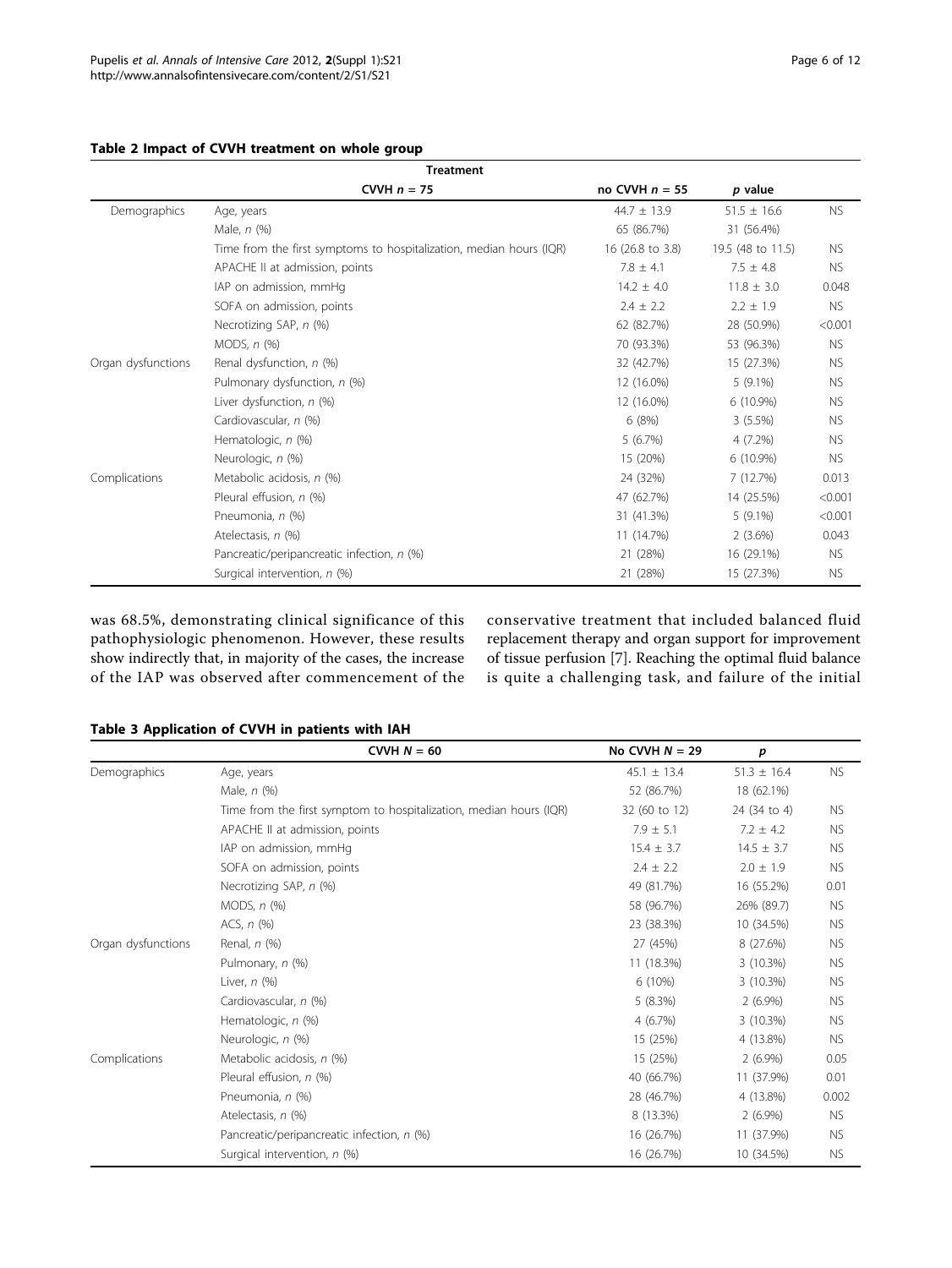<span id="page-6-0"></span>

treatment can lead to development of IAH, progressive deterioration of tissue perfusion and organ dysfunction [[12\]](#page-11-0). Current knowledge about the treatment of IAH and ACS is somewhat controversial; while CVVH is mentioned as a treatment modality, it is by far not the leading one [[13\]](#page-11-0). Preventive treatment is the most effective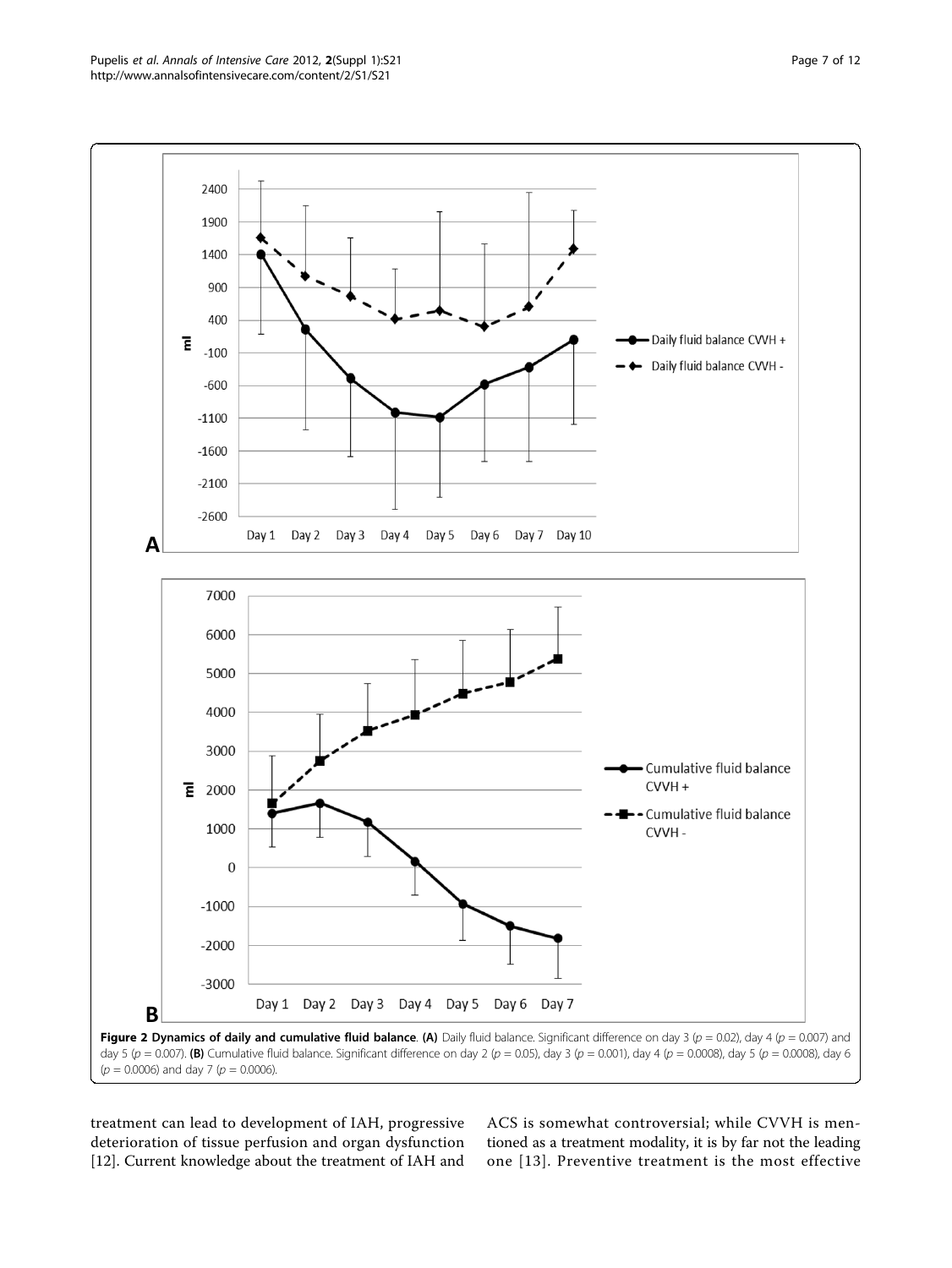<span id="page-7-0"></span>

approach; however, a number of publications have given emphasis to the treatment of ACS, making analysis of how to prevent IAH less prominent.

Our strategy was based on evaluation of the 24-h conservative treatment response. Negative dynamics of systemic inflammation, increase of the IAP and deterioration of the organ function were critical signs for reconsideration of our therapeutic strategy and application of CVVH. More than half of our patients underwent CVVH within the first 48 h from admission. Patients with IAH were the first candidates for the procedure because 65% of them had signs of renal failure with significant incidence of metabolic acidosis. Majority of them were hospitalized late and had necrotizing SAP. During the early phase of the disease, they developed pulmonary complications more often. Application of CVVH resulted in effective decrease

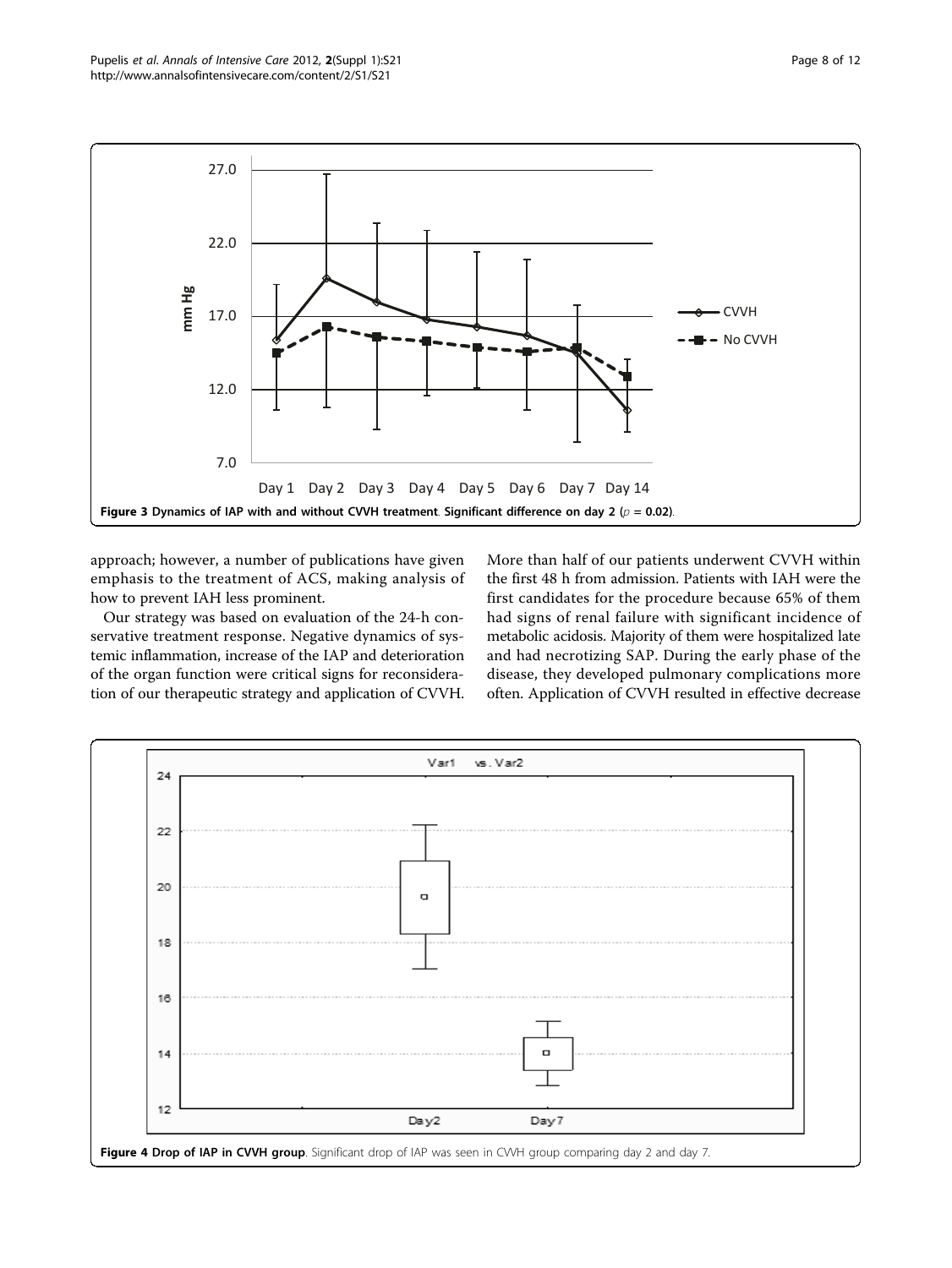<span id="page-8-0"></span>

of IAP, and it correlated with the achievement of negative fluid balance. Our study was not aimed at analysis of the particular mode of CVVH due to the fact that low substitution rate was recommended by renal replacement therapy specialists; however, application of low-flow haemofiltration in patients with IAH is mentioned as an optional strategy leading to promising results also by other authors [[14\]](#page-11-0). The mode of haemofiltration is a matter of debate since not only the mechanical removal of cytokines from the blood and reduction of tissue cytokine effects could be important. Several authors argue against lowflow CVVH, instead reporting promising experience with high-flow haemofiltration [[15,16\]](#page-11-0). However, the reported series are small and lack adequate severity assessment. Due to the retrospective design of the study, evaluation of

# Table 4 Main outcomes

severity, systemic inflammatory response and organ failure was based on assessment of routine clinical data, and this certainly limits precise interpretation of the results. Nevertheless it is evident that CVVH was started in the risk group even before the peak elevation of the CRP, giving some ground for speculation that it could work in a preventive manner. Critical aspects of the procedure may be invasiveness and increased infection risk. Analysis in all patients and in patients with IAH did not demonstrate increased complication risk associated with the procedure. Moreover, application of CVVH resulted in a lower infection rate in patients with IAH and consequently in fewer surgical interventions. This can be partially explained by faster reduction of tissue compartments and exudate collections, improving local tissue resistance to bacterial

|                                                            | ICU stay, median days<br>(IQR) | Hospital stay, median days<br>(IQR) | Mortality, n<br>(%) |                  |
|------------------------------------------------------------|--------------------------------|-------------------------------------|---------------------|------------------|
| All patients $n = 130$                                     |                                | $9(14 \text{ to } 5.5)$             | 20 (31 to 15)       | 12 (9.2%)        |
| Influence of CWH on outcome in whole group                 | CWH $n = 75$                   | $12(11 \text{ to } 5)$              | 20 (32 to 15)       | 8 (10.7%)        |
|                                                            | no CWH $n = 55$                | $7(16.5 \text{ to } 6)$             | 19 (27 to 15)       | $4(7.3\%)$       |
|                                                            | $p$ value                      | <b>NS</b>                           | NS.                 | <b>NS</b>        |
| Influence of IAH on outcome in whole group                 | $IAH n = 89$                   | 10 (16 to 6)                        | 32 (16 to 6)        | 11<br>$(12.4\%)$ |
|                                                            | Normal IAP $n = 41$            | 6(9 to 4)                           | 16 (23.5 to 13)     | $1(2.4\%)$       |
|                                                            | $p$ value                      | <b>NS</b>                           | 0.05                | $0.044^{\circ}$  |
| Influence of CWH on outcome in patients with<br><b>IAH</b> | CWH $N = 60$                   | $9(16 \text{ to } 6)$               | 32 (60 to 12)       | 7(11.7%)         |
|                                                            | No CWH $N = 29$                | 10 (16 to 7.5)                      | 24 (34 to 4)        | 4 (13.8%)        |
|                                                            | $p$ value                      | <b>NS</b>                           | 0.05                | <b>NS</b>        |

<sup>a</sup>Fisher's NS, likelihood significant.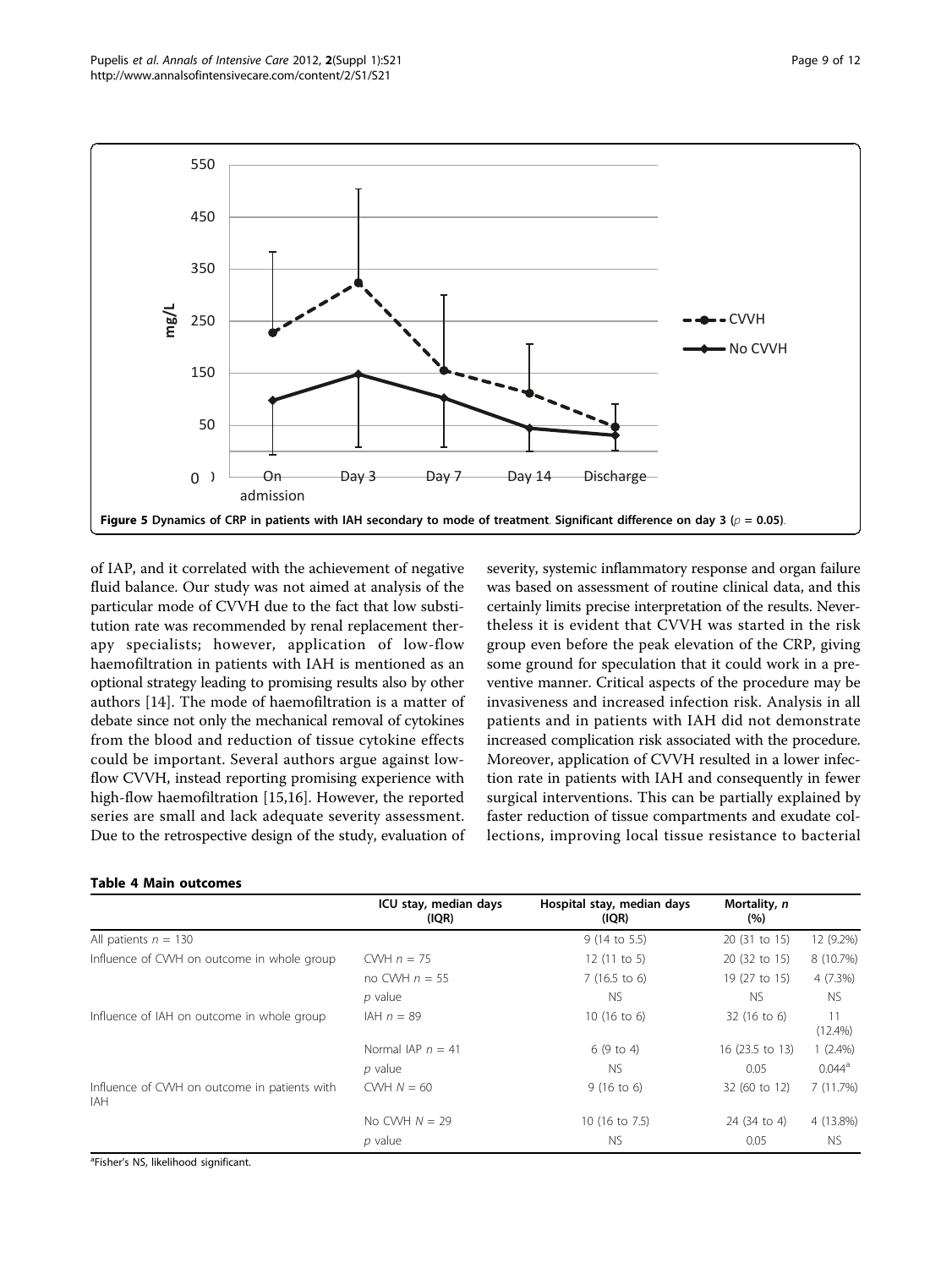<span id="page-9-0"></span>

|                                      | Survivors $N = 118$ | Non-survivors $N = 12$ | p value   |
|--------------------------------------|---------------------|------------------------|-----------|
| MODS, number of cases (%)            | 110 (93.2%)         | 11 (91.7%)             | NS.       |
| Necrotizing SAP, number of cases (%) | 80 (67.8%)          | 10 (83.3%)             | <b>NS</b> |
| Surgery, number of cases (%)         | 42 (35.6%)          | $9(75.0\%)$            | 0.01      |
| ICU stay, median days (IQR)          | 8 (14 to 6)         | 11.5 (19.3 to 5)       | NS.       |
| Hospital stay, median days (IQR)     | 20 (31 to 15)       | 24 (33.5 to 16.3)      | NS.       |
| IAP on admission, mmHq               | $14.8 + 4.2$        | $16.4 + 1.5$           | <b>NS</b> |

invasion or improving gut barrier function [[17](#page-11-0)]. Although reduction of the infection rate by prophylactic antibacterial treatment is not proved, it was a constituent of our treatment protocol and complies with recent recommendations demonstrating benefits from broad-spectrum antibacterial prophylaxis in cases of necrotizing pancreatitis proven by CECT [\[18,19](#page-11-0)].

We provided outcome analysis in several aspects. Overall ICU stay, hospital stay and mortality rate were similar in patients who underwent CVVH and who were treated without CVVH, corresponding to internationally available

data favouring multidisciplinary approach and postponed surgery [\[20](#page-11-0)]. IAH was associated with increased mortality when we performed grouping of patients according to the degree of IAP. Application of CVVH in patients with IAH resulted in reduced hospital stay but did not significantly change ICU stay or mortality. Univariate analysis revealed that mortality is associated with surgical interventions and longer ICU stay. Finally, the logistic regression analysis revealed that renal dysfunction and pleural effusion are independent predictors of IAH, but IAH is an independent predictor of mortality. The predicting value of IAP



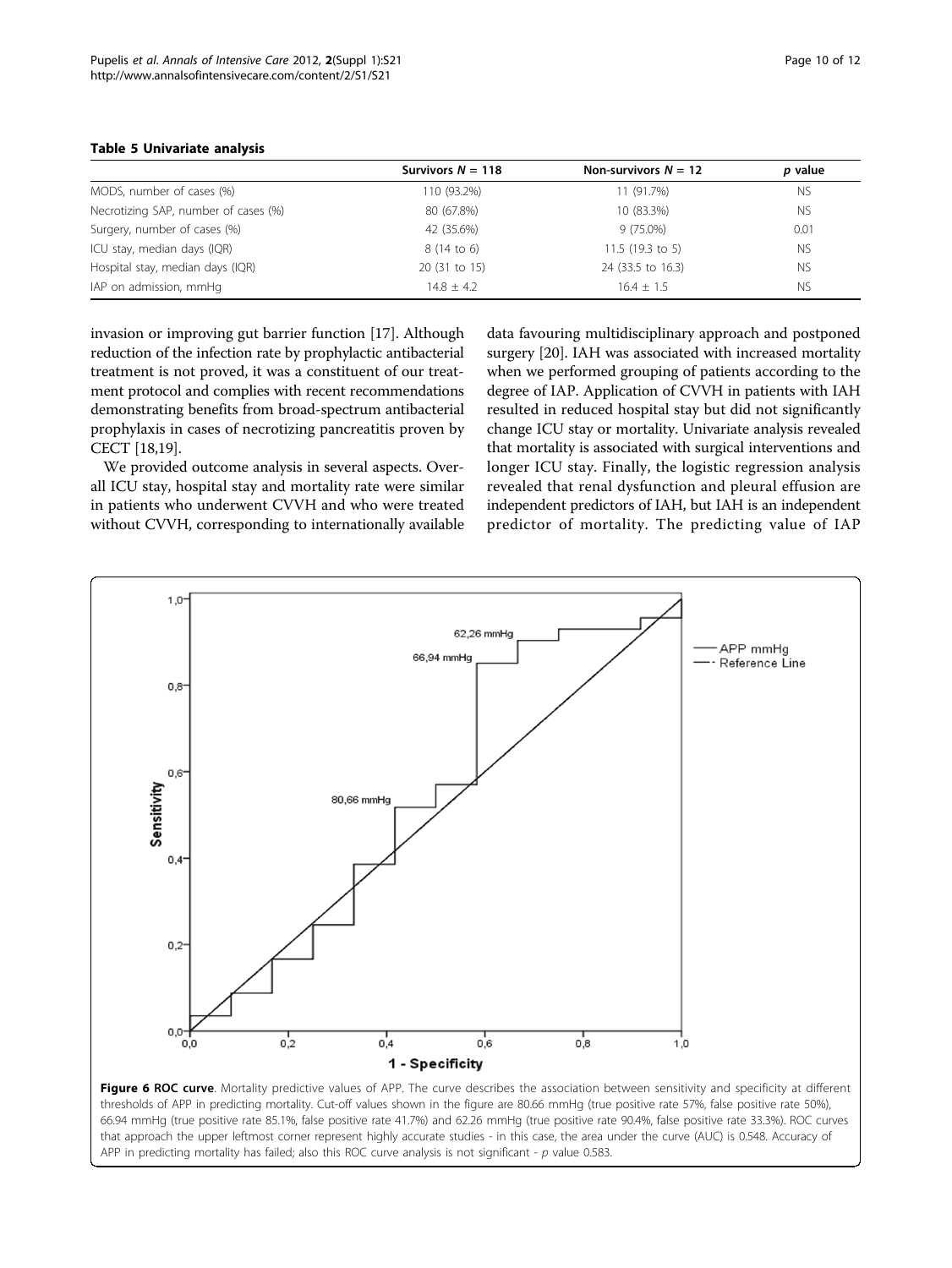<span id="page-10-0"></span>

according to ROC analysis was 14.8 mmHg. It means that elevation of the IAP to this level could be a trigger for a revision of the treatment strategy. Our results demonstrate that application of CVVH can work preventively through achievement of negative cumulative fluid balance and does not increase complication rate, infection risk or mortality.

Our retrospective study has certain limitations due to poor demographic data and relatively long time period chosen for data analysis. The SOFA score was calculated routinely for severity assessment, while APACHE II score was calculated only on admission. However, during the last 10 years, we have applied standardized conservative treatment protocol, which allows us to suggest that the overall treatment success can be evaluated with certain precision. Changes in the IAP measurement technique according to our data did not significantly influence values of IAP measurements. We did not analyse a few rare occasions when paracentesis or other nonsurgical methods were used for control of the IAP because, if these methods were successful, patients did not undergo

CVVH. Summarizing our 10 years of experience in the clinical application of CVVH, we would recommend it as a rational constituent of the conservative treatment protocol in patients with SAP who suffer from sustained increase of the IAP.

#### Conclusions

Early application of CVVH facilitates negative fluid balance and reduction of IAH in patients with severe acute pancreatitis; it is not associated with increased infection or mortality rate and may reduce hospital stay.

#### Abbreviations

ACS: abdominal compartment syndrome; APACHE: acute physiology and chronic health evaluation; APP: abdominal perfusion pressure; CECT: contrast-enhanced computed tomography; CRP: C-reactive protein; CVVH: continuous veno-venous haemofiltration; IAH: intra-abdominal hypertension; IAP: intra-abdominal pressure; ICU: intensive care unit; IQR: interquartile range; MODS: multiple organ dysfunction syndrome; SAP: severe acute pancreatitis; SOFA: sequential organ failure assessment; ROC: receiver operating characteristic; WSACS: World Society of the Abdominal Compartment Syndrome.